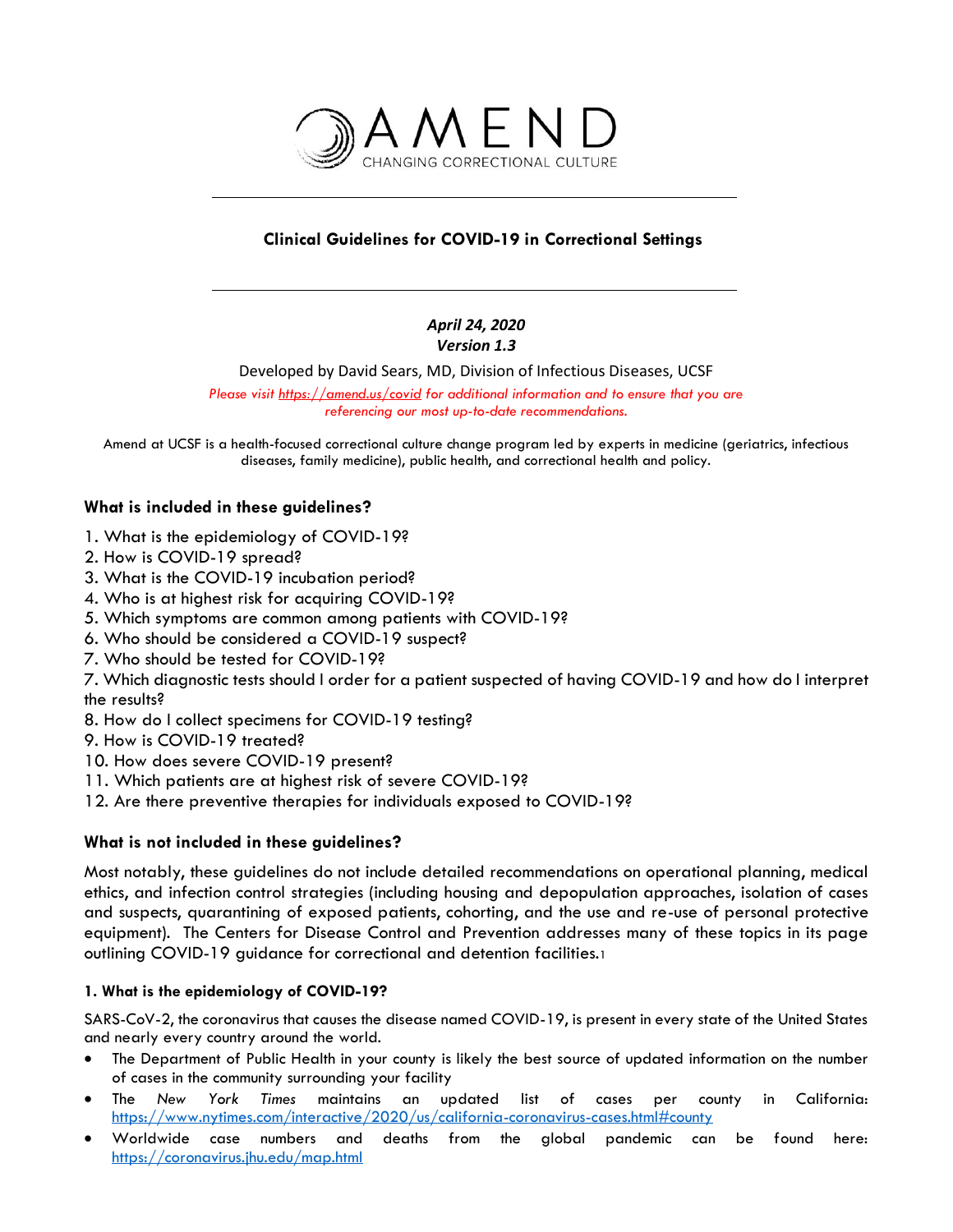

### **2. How is COVID-19 spread?**

COVID-19 is transmitted from person-to-person when infectious particles come into contact with mucous membranes. This most commonly happens when aerosolized secretions from the respiratory tract (e.g. droplets of saliva, mucous, or phlegm) are inhaled through a host's mouth or nares. Fomites (inanimate objects covered in infectious material) can also transmit infection through indirect contact (e.g. via touch, utensils, etc) with mucous membranes. SARS-CoV-2 may also be able to enter through contact with the eyes, and the virus has also been identified in stool but it is uncertain if this is a viable source of transmission.

- SARS-CoV-2 is found in large particle respiratory droplets meaning that an individual generally needs to be within 6ft of a source patient to be infected via direct contact although transmission beyond 6ft may be possible.
- SARS-CoV-2 has been shown to be viable in fomites for different periods of time depending on the surface: plastic and stainless steel (72hrs), cardboard (24hrs), copper (4hrs)<sup>2</sup>
- Transmission can occur form a source patient who is entirely asymptomatic or pre-symptomatic (generally in the 48hrs prior to symptom onset when high quantities of the virus have been found in droplets). It is still uncertain what proportion of transmissions occur from asymptomatic and pre-symptomatic patients. One modeling study of the early stages of the epidemic, estimated that more than half of all infections originated from patients who had mild enough illness that they were never sick enough to have been tested and another modeling study estimated that 44% of transmission occurred during the presymptomatic stage.3,4
- Aerosole generating procedures (AGPs) can heighten the risk of transmission by aerosolizing smaller respiratory secretions that may remain aerosolized for up to an hour and have the potential to spread beyond 6ft. These conditions include, but are not limited to:
	- o Mechanical ventilation and non-invasive ventilation (e.g. CPAP and BiPAP)
	- o High-flow nasal cannula (but not use of routine nasal cannula, face mask, or non-rebreather)
	- o Tracheostomy
	- o Administration of nebulized medications (but not inhalers)
	- o Open suction
	- o Intubation

#### **3. What is the COVID-19 incubation period?**

The median incubation period from exposure to symptomatic COVID-19 is 5.1 days. Among those developing symptoms,  $97.5\%$  will do so by 11.5 days and  $>99\%$  by 14 days. $5$ 

#### **4. Who is at highest risk for acquiring COVID-19?**

Given widespread community transmission of COVID-19, all correctional residents should be considered at risk for acquiring COVID-19 even if there have been no cases identified within a facility. Certain individuals, however, will be at higher risk for acquisition related to the proximity, duration, and nature of exposure to an infected individual or individuals. Extrapolating from community settings and data on other respiratory viruses, the following are correction-specific exposures associated with a higher risk of acquisition (ranked in descending order).

- a. Cellmate of a patient with COVID-19
- b. Inmate worker/volunteer caring for a patient with COVID-19 without personal protective equipment (PPE)
- c. Other close contact of patient with COVID-19 (this is sometimes defined as <6ft for at least 10 minutes but there is no specific rationale for the 10 minute cutoff)
- d. Resident transferring from a facility with sustained COVID-19 transmission in the last 14 days
- e. Resident sharing common spaces (e.g. yard, shower, dining area) with a patient or employee with COVID-19

#### **5. Which symptoms are common among patients with COVID-19?**

The following are symptoms described among patients in a few case series6,7 of *hospitalized* patients in China.

- Fever: >80% (yet nearly 50% were afebrile at the time of admission)
- Cough:  $45-80\%$  (dry  $>$  productive)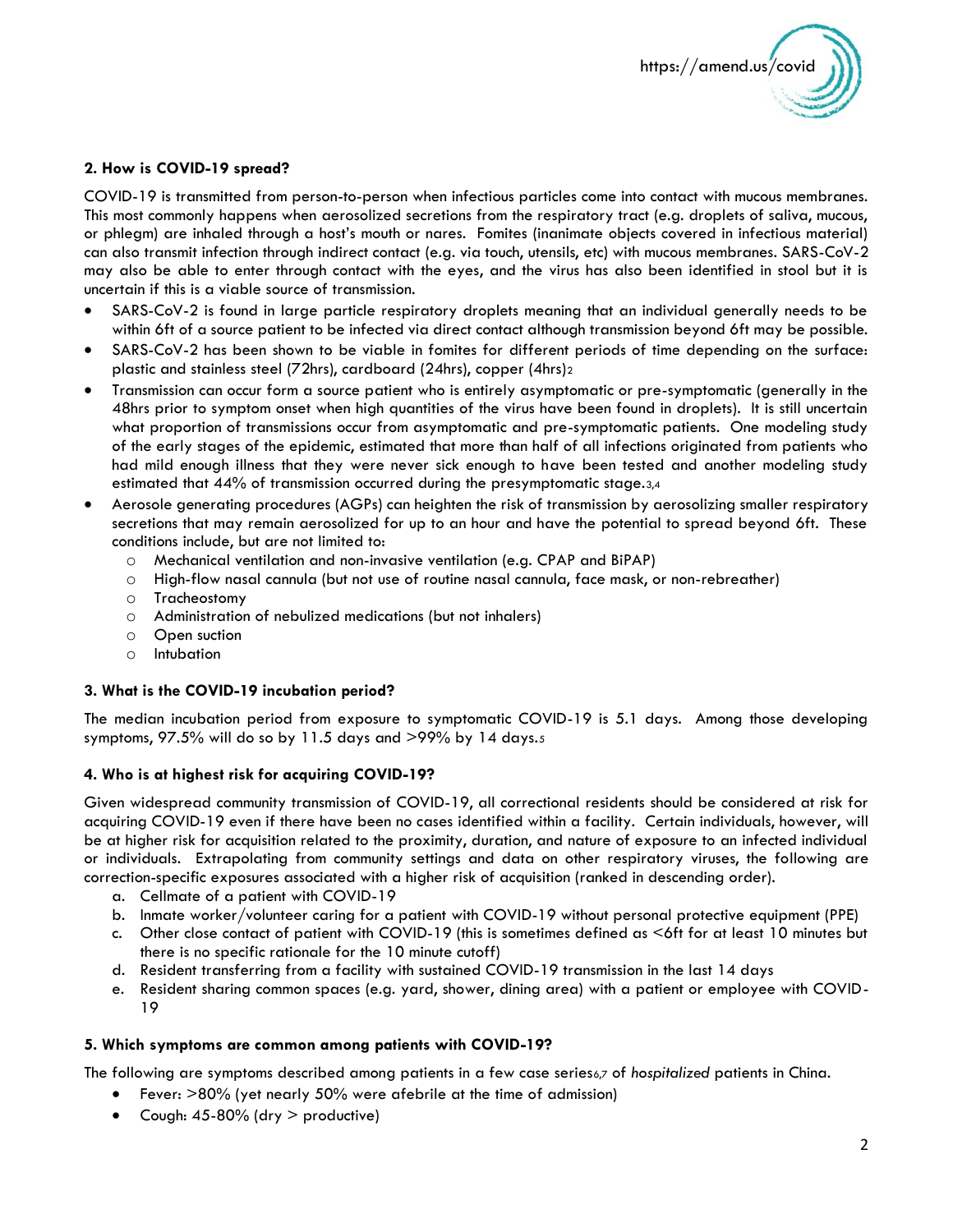

- Shortness of breath: 20-50%
- Myalgias (10-50%):
- URI symptoms: <15% (sore throat, rhinorrhea, HA)
- GI symptoms: <10% (nausea/vomiting), <25% (diarrhea)

A study of 393 hospitalized patients in New York City demonstrated a similar clinical presentation with slightly higher rates of nausea/vomiting (19%) and diarrhea (24%).<sup>8</sup>

Given that some patients can be entirely asymptomatic despite infection, the range of symptoms in outpatients is exceedingly broad but often falls along the spectrum between mild URIs and the more severe symptoms seen in hospitalized patients. Cases without cough or dyspnea, however, have been described, including presentations where GI symptoms were the presenting complaint, fever was the only complaint, or a loss of the sense of smell (anosmia) or taste (dysgeusia) was the presenting feature.

#### **6. Who should be considered a COVID-19 suspect?**

Symptomatic COVID-19 should be suspected in the following scenarios:

- Patients with any of the following new and unexplained symptoms:
	- o Fever (subjective or objective)
	- o Cough
	- o Shortness of breath
	- o Loss of the sense of smell (anosmia) or taste disturbance (dysgeusia)
- Patients with any of the following new and unexplained symptoms are at lower risk of having COVID-19 but should still be considered suspects, particularly if they have had exposures to others with COVID-19:
	- o URI symptoms (rhinorrhea, sore throat, headache)
	- o GI symptoms (nausea, vomiting, diarrhea)
	- o Conjunctivitis

*Note: the standard of care is to immediately isolate all COVID-19 suspects, implement appropriate PPE measures per institutional policy, and limit direct contact with staff and residents to medical necessity. If testing or PPE are severely limited, deprioritizing testing and isolation for those with conjunctivitis and URI or GI symptoms could be considered if there is little suspected local COVID-19 transmission as these clinical presentations are less common.*

#### **7. Who should be tested for COVID-19?**

Symptomatic patients: All COVID-19 suspects should be tested for infection. In a scenario of limited testing, then the following patients should be prioritized:

- Those at high-risk of severe COVID-19 (section 11)
- Those at high-risk of transmitting COVID-19 to others (e.g. patients who cannot be isolated from other residents or who require frequent close contact with staff)
- Patients with clinical presentations that are most consistent with COVID-19 (sections 5 & 7) who may need transfer to a higher level of care

Asymptomatic patients: In certain scenarios, widespread testing of asymptomatic patients is also indicated. As bottlenecks improve in testing capacity, the standard of care in the community is shifting to testing all hospitalized patients, even if asymptomatic (and particularly those undergoing aerosol generating procedures or being admitted to high risk locations). The community standard of care is also to now test all residents (irrespective of symptoms) of congregate settings (such as nursing homes and homeless shelters) if a wider outbreak is suspected.

• Widespread testing of all potentially exposed patients (even if asymptomatic) is indicated in the setting of a wider institutional outbreak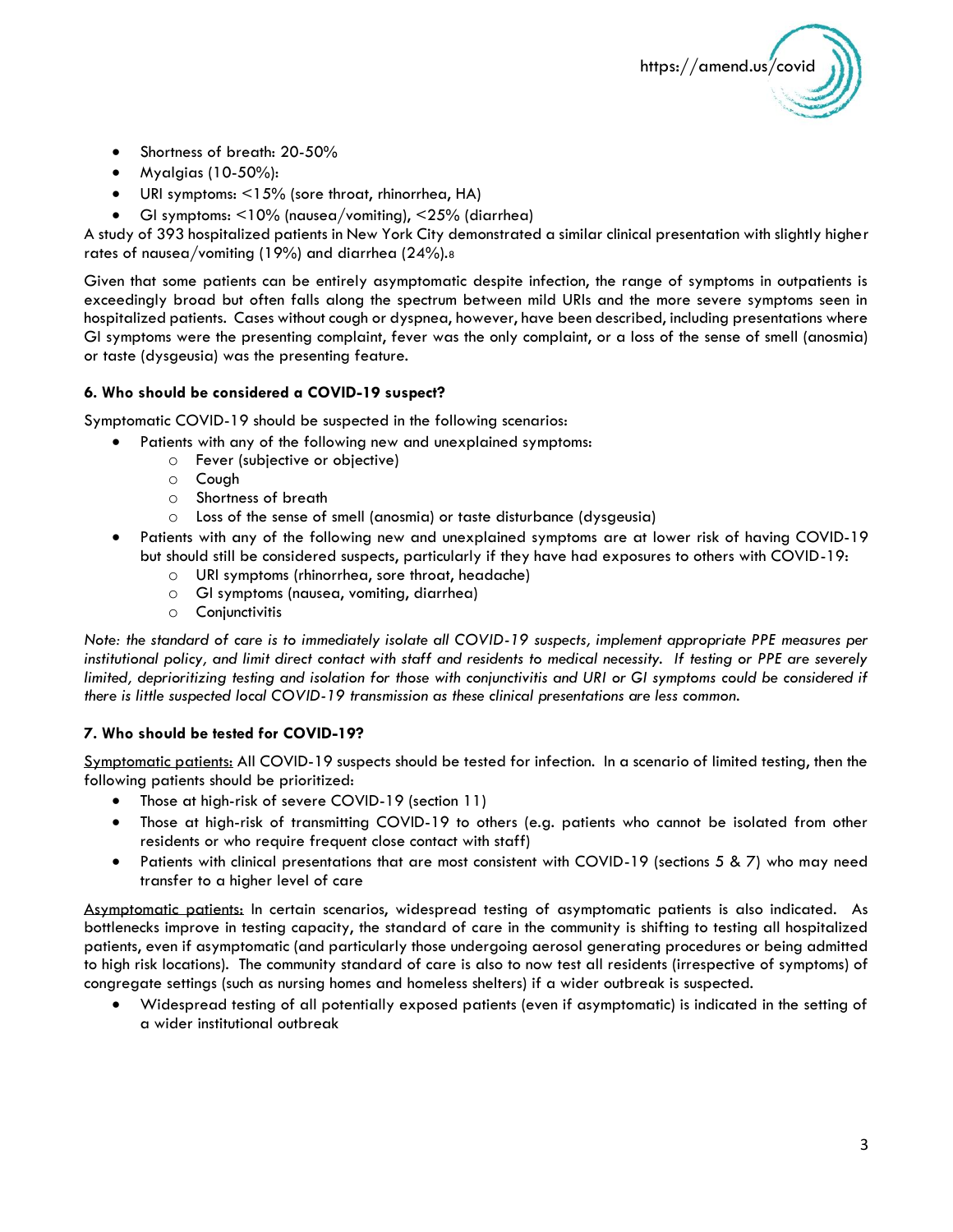

### **8. Which diagnostic tests should I order for a patient suspected of having COVID-19 and how do I interpret the results?**

Recommended tests:

- COVID-19 PCR (aka RNA) by nasopharyngeal (NP) and oropharyngeal (OP) sampling with a single swab: While testing currently has multiple bottlenecks, this is the test of choice and can be performed at commercial laboratories (e.g. Quest, LabCorp, ARUP), local DPHs, and select medical centers. The specificity is >98% and the sensitivity, as extrapolated from PCR tests for other viral respiratory infections, is estimated to be 75-80%. Viral shedding is highest around the onset of symptoms and thus the sensitivity may be >80% if testing is done within the first 5 days of symptoms, particularly with proper sample collection (section 8) which involves rotating the swab in the nasopharynx for 10 seconds. Addition of an oropharyngeal (OP) swab can marginally increase the sensitivity  $(+5-10%)$ . To conserve testing supplies while achieving the highest sensitivity, it is recommended to use a single swab to obtain the OP and then NP sample.
- COVID-19 PCR from other respiratory sites: Emerging data suggest that mid-turbinate or anterior nares swabs (including self-collected swabs) from a variety of different swabs may have comparable test performance as NP swabs. Additional data and coordination with the laboratory performing the test should elucidate which alternatives may be appropriate.

Additional tests for patients at high-risk of complications or with signs and symptoms suggestive of lower respiratory tract disease:

- Chest x-ray: among hospitalized patients, the CXR was abnormal in 60%, classically with patchy bilateral findings (unilateral in only 14-25%) and no nodules or effusions<sup>9</sup>
- Influenza testing (preferably PCR) or multiplex PCR panel of respiratory pathogens by NP swab: While COVID-19 has been described in the presence of other viral respiratory pathogens, the finding of another respiratory pathogen combined with a negative COVID-19 test would have a high negative predictive value for COVID-19 but would not fully rule it out. The utility of influenza testing, however, is now limited as there has been a substantial decline in seasonal flu since the end of March. Of note, COVID-19 should not crossreact with other coronaviruses on most commercially available multiplex PCR panels.

*Note: to conserve testing supplies, some laboratories may be able to run COVID-19, influenza, and respiratory viral panel tests from a single NP+OP swab*

*Note: consider blood cultures and sputum in higher acuity patients*

Tests to consider to assess the likelihood of COVID-19 if you are unable to perform COVID-19 testing or if there are long delays in obtaining results

- CBC: among hospitalized patients, leukopenia (17-45%) and lymphopenia (33-85%) suggested COVID-19
- CRP: elevated in 81-86% of hospitalized patients
- Procalcitonin: >0.5 in 5-10% of hospitalized patients (higher in more severe cases, possibly due to bacterial co-infection)

Tests not currently recommended for the diagnosis of COVID-19:

- COVID-19 serologies: these tests will be valuable in determining the epidemiologic characteristics of transmission, potentially improving the sensitivity of case detection if combined with PCR, and may help inform when a person is no longer contagious; serologies do not presently have a large role in clinical practice for the following reasons10:
	- o Many patients do not demonstrate a measurable serologic response until 10-14 days after exposure to COVID-19, limiting its utility in diagnosing infection as a single test
	- o Many serologic tests currently being marketed for COVID-19 will cross-react with other coronaviruses and have not undergone the usual FDA review of test performance; additional data will be needed to validate results
	- o The degree to which a positive serology result offers protection from reinfection is not yet understood (nor is the expected duration of any such protection)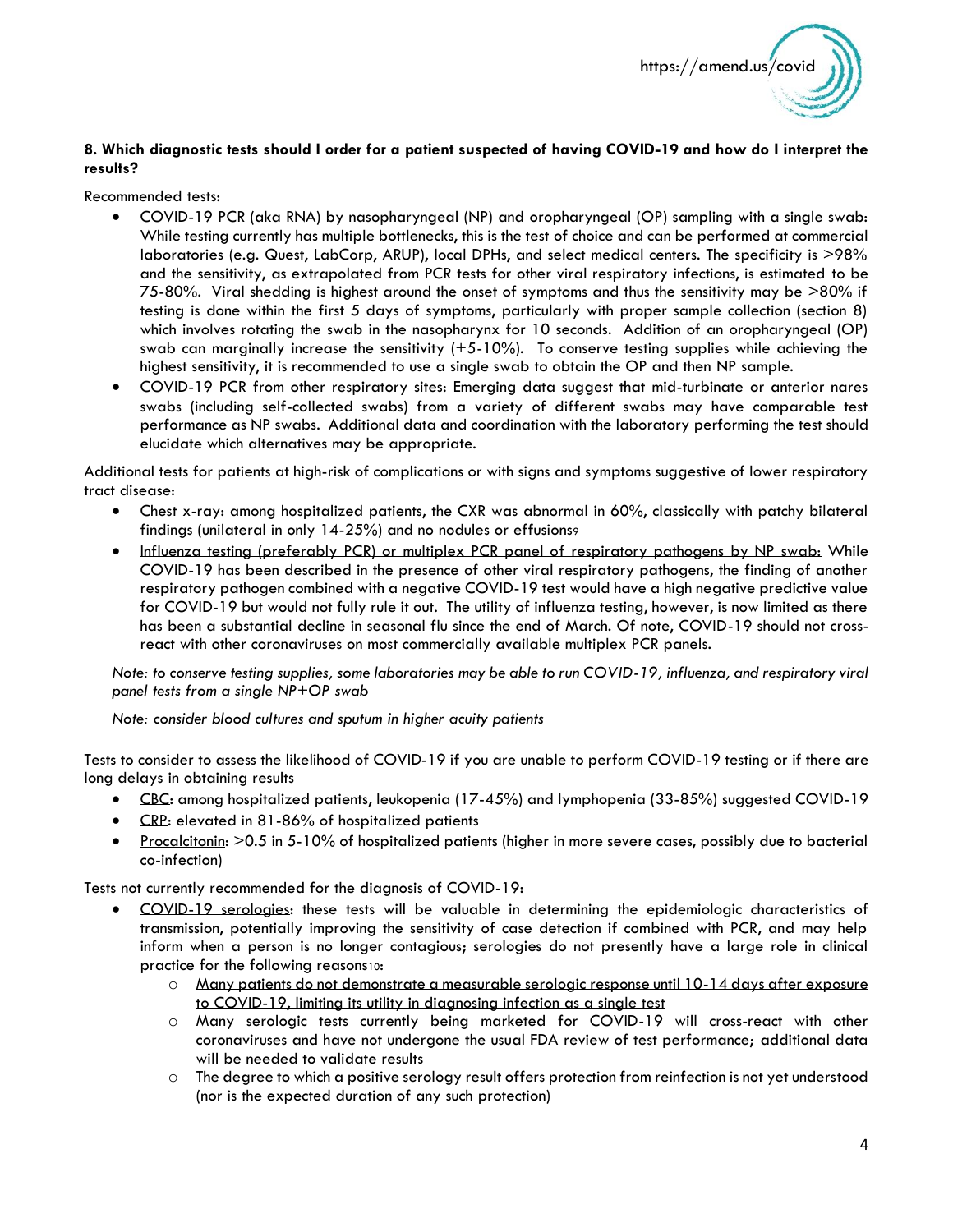

#### **9. How do I collect specimens for COVID-19 testing?**

- PPE: Given the proximity to the patient and the potential for sample collection to provoke coughing or sneezing, specimens should be collected while wearing gloves, gown, eye protection (face shield or goggles), and an N95 respirator.
- Procedure for recommended NP + OP sampling: First, swab the posterior oropharynx near the tonsils. Then, insert the same swab into one nostril parallel to the palate. If the swab is narrow (i.e. the type normally used for NP samples), gently rotate the swab inward until resistance is met at the level of the turbinates; rotate against the nasopharyngeal wall (approximately 10 sec) to absorb secretions. If the swab is thick (i.e. the type normally used for OP collection), rotate for 10 sec while against the external opening of the nasal turbinates.

*Note: video of proper specimen collection can be found here:*  <https://www.nejm.org/doi/full/10.1056/NEJMvcm2010260?query=RP>

### **10. How is COVID-19 treated?**

While certain medications show the potential to have modest benefit, at this point the treatment of COVID-19 is largely supportive. *Key treatment considerations are below*:

- Oxygen: use if needed to maintain O2 saturation at or above 92% *Note: the use of routine nasal cannula, face tent, or non-rebreather is preferred to high-flow nasal cannula as the latter has the potential to aerosolize respiratory droplets*
- Analgesia and antipyretics: consider acetaminophen and/or NSAIDs if needed *Note: there have been theoretical concerns about the use of NSAIDs for fever or pain in COVID-19, however clinical data have not demonstrated an increased risk of adverse outcomes and the World Health Organization has clarified that it does not recommend against NSAID use in patients with COVID-19*
- Bronchodilators: if bronchodilators are needed (i.e. reactive airway disease or wheezing and respiratory distress), nebulized medications should be avoided given the potential to aerosolize the virus; metered-dose inhalers (MDIs) are preferred and older clinical data suggest equivalence between MDIs and nebulized medications in patients who are able to use them

*Note: there are now national supply chain issues with MDIs; recommend limiting use to patients with moderate/severe reactive airways disease*

- Incentive spirometer: maintain airway patency if patient able to participate
- IV fluids: IVFs are not needed for most patients but dehydration and sepsis can occur in patients with severe disease, co-morbidities, inability to take oral hydration, or substantial GI losses
- Corticosteroids: many patients in China received steroids for severe COVID-19, however the clinic benefit of steroids is not clear and there is data for other respiratory pathogens suggesting prolonged viral shedding in patients receiving steroids; currently steroids are not recommended and most US providers are not using them unless clinically indicated for another reason
- Other immunomodulating therapies: there is interest in therapies to dampen the robust inflammatory response that can happen in patients with severe COVID-19; potential medications include tocilizumab (IL-6 pathway inhibitor) and anakinra (anti-IL-1) and these medications should currently be limited to clinical trials.
- Antivirals:
	- o Hydroxychloroquine with or without azithromycin: Hydroxychloroquine demonstrates potent *in* vitro *activity* but carries the risk of QTc prolongation (particularly if given with other QTc prolonging agents such as azithromycin) and hemolytic anemia (mediated by G6PD deficiency). The current clinical data are limited to very small RCTs (with 30 and 62 patients, most with mild disease)11,12, as-yet unpublished retrospective case control trials which showed no clinical benefit (and a potential for worse outcomes), and single arm studies with no control group.13,14 At present,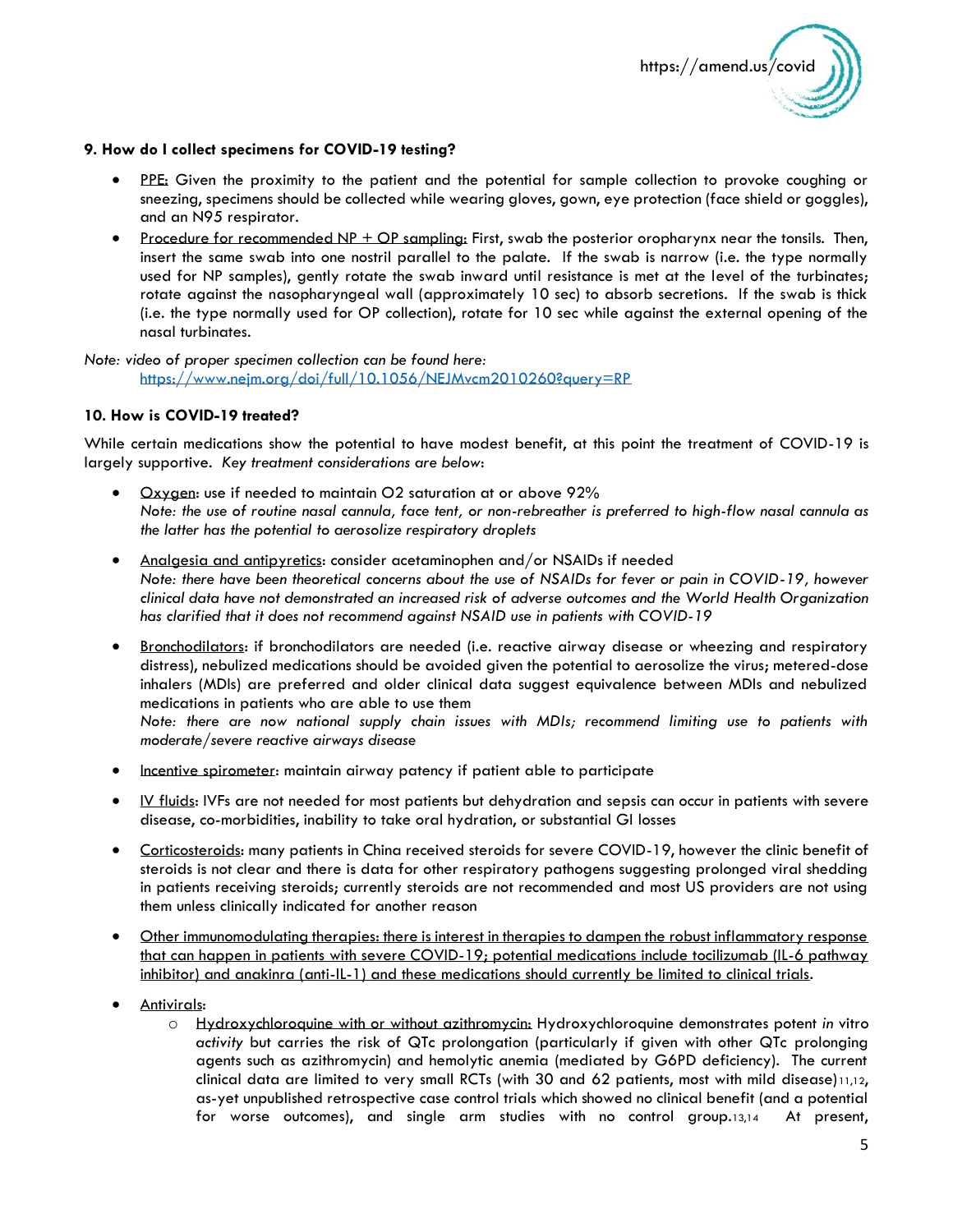

hydroxychloroquine (with or without azithromycin) cannot be recommended for COVID-19 outside of a clinical trial.

- o Lopinavir/ritonavir (Kaletra): showed no improvement in clinical outcomes or the duration of viral shedding in a placebo controlled trial of patients with severe COVID-19<sup>15</sup> *Note: the patients in the above trial where started on study drug after a median of 13 days of symptoms, so it is uncertain if there may be clinical benefit if started sooner after symptom onset*
- o Remdesivir: experimental IV therapy (not FDA approved) that showed no efficacy against Ebola but does have potent *in vitro* activity against SARS-CoV-2; is currently only available as part of a phase II clinical trial or through a compassionate use protocol for children and pregnant women

#### **11. How does severe COVID-19 present?**

Severe disease occurs in <10% of patients. Among patients hospitalized with COVID-19, serious illness developed after a number of days of progressive symptoms: dyspnea (median 7d after symptom onset), sepsis (9d), ARDS (12d), ICU admission (12d), and mechanical ventilation (15d).<sup>16</sup>

#### **12. Which patients are at highest risk of severe COVID-19?**

The CDC defines the following adults as high-risk for severe COVID-19: older adults (particularly >65), residents of a nursing home or long-term care facilities, pregnant women, and individuals with high-risk medical conditions (chronic lung disease including moderate to severe asthma, serious heart conditions, cancer undergoing treatment, morbid obesity, poorly controlled diabetes, renal failure, cirrhosis, cigarette use, HIV infection, organ transplantation, and prolonged use of corticosteroids and other immunosuppressants).17 Severe COVID-19, however, has been described in adults of all ages, including those with no known risk factors.

One study of hospitalized patients with laboratory-confirmed COVID-19 in China looked at proportions who met and did not meet a primary composite outcome (defined as death, ICU admission, or needing mechanical ventilation) by risk group7. Among the 1099 patients as a whole, the primary composite outcome was met in 67/1099 patients (6.1%). The following subgroups were at increased risk for the composite outcome:

- Age  $>65:20.9\%$
- Cerebrovascular disease 26.7%
- Coronary artery disease: 22.2%
- COPD: 58.3%
- Current or former smoker: 13.9%
- DM: 22.2

#### **13. Are there preventive therapies for individuals exposed to COVID-19?**

There are currently no medications approved (or widely being used) for the prevention of COVID-19 but multiple clinical trials are now in the works for chemoprophylaxis. Two vaccines have also entered phase I clinical trials.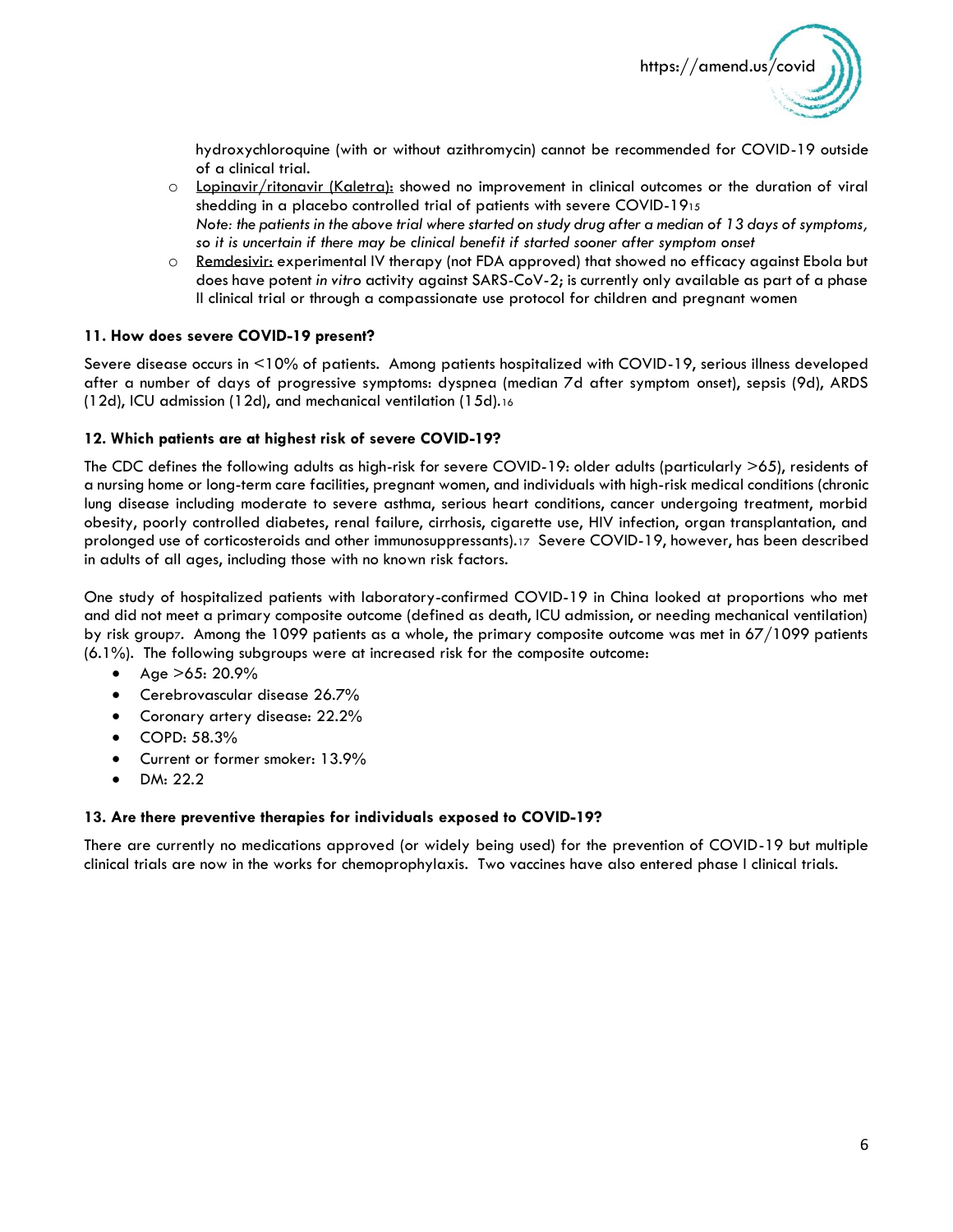

*Amend COVID-19 Guidance & Tools developed by:*

Brie Williams, MD, MS Cyrus Ahalt, MPP David Sears, MD Leah Rorvig, MD, MPH David Cloud, JD, MPH

Copyright © 2020 Amend at UCSF. All Rights Reserved.

Amend at UCSF fundamentally transforms culture inside prisons and jails to reduce their debilitating health effects. We provide a multiyear immersive program drawing on public health-oriented correctional practices from Norway and elsewhere to inspire changes in correctional cultures and create environments that can improve the health of people living and working in American correctional facilities.

*Amend is currently focused on providing resources, expertise, and support to correctional systems confronting the global COVID-19 pandemic.* 

*For more information:* [https://amend.us](https://amend.us/) Daryl Norcott, Director of Communication [Daryl.Norcott@ucsf.edu](mailto:Daryl.Norcott@ucsf.edu)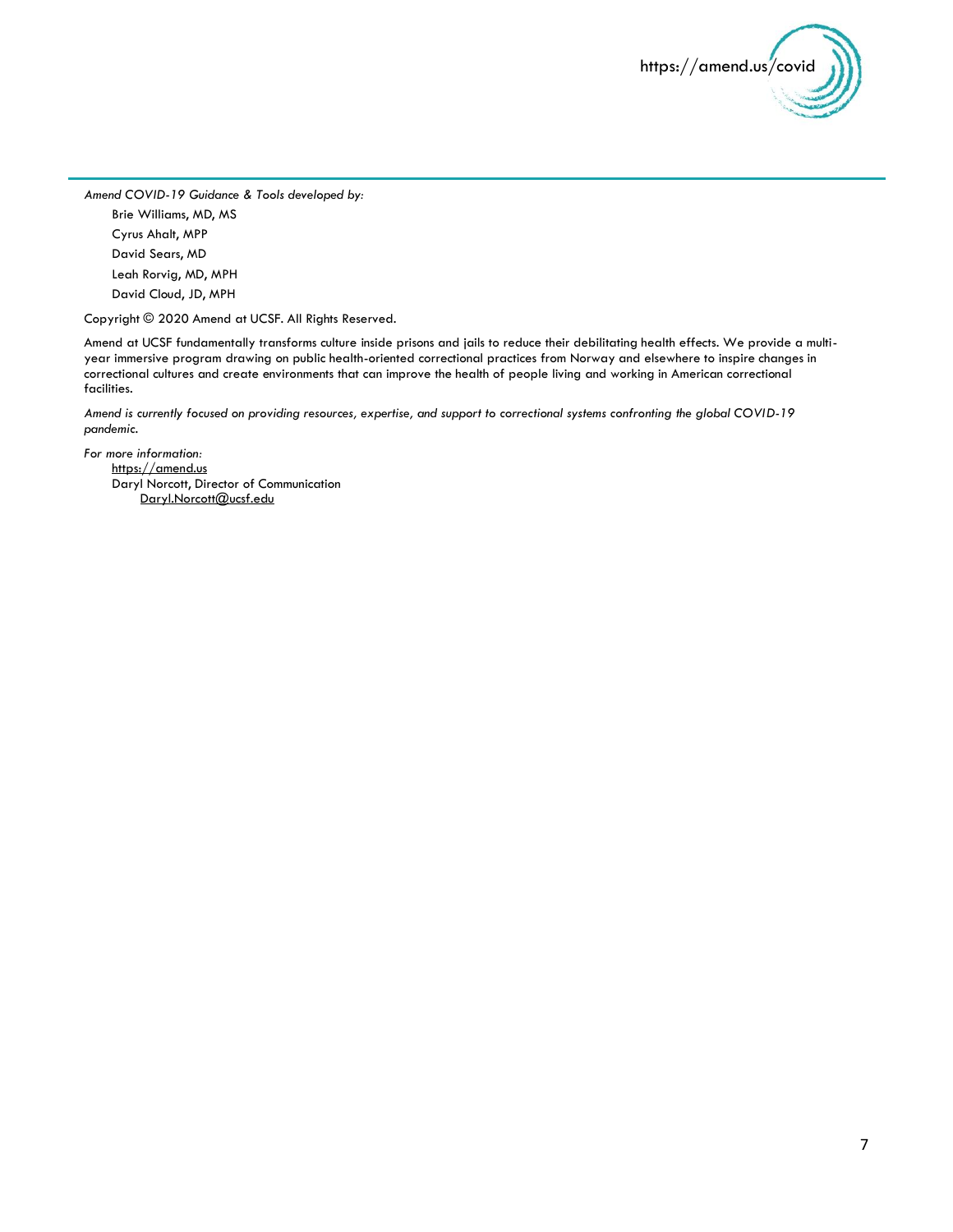

#### **References**

- 1. CDC. Coronavirus Disease 2019 (COVID-19). Centers for Disease Control and Prevention https://www.cdc.gov/coronavirus/2019-ncov/community/correction-detention/guidance-correctional-detention.html (2020).
- 2. van Doremalen, N. et al. Aerosol and Surface Stability of SARS-CoV-2 as Compared with SARS-CoV-1. N. Engl. J. Med. (2020) doi:10.1056/NEJMc2004973.
- 3. Li, R. et al. Substantial undocumented infection facilitates the rapid dissemination of novel coronavirus (SARS-CoV2). Science eabb3221 (2020) doi:10.1126/science.abb3221.
- 4. He, X. et al. Temporal dynamics in viral shedding and transmissibility of COVID-19. Nat. Med. (2020) doi:10.1038/s41591-020-0869-5.
- 5. Lauer, S. A. et al. The Incubation Period of Coronavirus Disease 2019 (COVID-19) From Publicly Reported Confirmed Cases: Estimation and Application. Ann. Intern. Med. (2020) doi:10.7326/M20-0504.
- 6. Wang, D. et al. Clinical Characteristics of 138 Hospitalized Patients With 2019 Novel Coronavirus–Infected Pneumonia in Wuhan, China. JAMA 323, 1061 (2020).
- 7. Guan, W. et al. Clinical Characteristics of Coronavirus Disease 2019 in China. N. Engl. J. Med. (2020) doi:10.1056/NEJMoa2002032.
- 8. Goyal, P. et al. Clinical Characteristics of Covid-19 in New York City. N. Engl. J. Med. (2020) doi:10.1056/NEJMc2010419.
- 9. Ng, M.-Y. et al. Imaging Profile of the COVID-19 Infection: Radiologic Findings and Literature Review. Radiol. Cardiothorac. Imaging 2, e200034 (2020).
- 10. Infectious Diseases Society of America. IDSA COVID-19 Antibody Testing Primer. https://www.idsociety.org/globalassets/idsa/public-health/covid-19/idsa-covid-19-antibody-testing-primer.pdf (2020).
- 11. Chen, Z. et al. Efficacy of hydroxychloroquine in patients with COVID-19: results of a randomized clinical trial. http://medrxiv.org/lookup/doi/10.1101/2020.03.22.20040758 (2020) doi:10.1101/2020.03.22.20040758.
- 12. Chen, J. et al. A pilot study of hydroxychloroquine in treatment of patients with common coronavirus disease-19 (COVID-19). J. Zhejiang Univ. Med. Sci. (2020).
- 13. Molina, J. M. et al. No Evidence of Rapid Antiviral Clearance or Clinical Benefit with the Combination of Hydroxychloroquine and Azithromycin in Patients with Severe COVID-19 Infection. Médecine Mal. Infect. (2020) doi:10.1016/j.medmal.2020.03.006.
- 14. Gautret, P. et al. Hydroxychloroquine and azithromycin as a treatment of COVID-19: results of an open-label nonrandomized clinical trial. Int. J. Antimicrob. Agents 105949 (2020) doi:10.1016/j.ijantimicag.2020.105949.
- 15. Cao, B. et al. A Trial of Lopinavir–Ritonavir in Adults Hospitalized with Severe Covid-19. N. Engl. J. Med. (2020) doi:10.1056/NEJMoa2001282.
- 16. Zhou, F. et al. Clinical course and risk factors for mortality of adult inpatients with COVID-19 in Wuhan, China: a retrospective cohort study. The Lancet (2020) doi:10.1016/S0140-6736(20)30566-3.
- 17. CDC. Coronavirus Disease 2019 (COVID-19). Centers for Disease Control and Prevention https://www.cdc.gov/coronavirus/2019-ncov/specific-groups/people-at-higher-risk.html (2020).